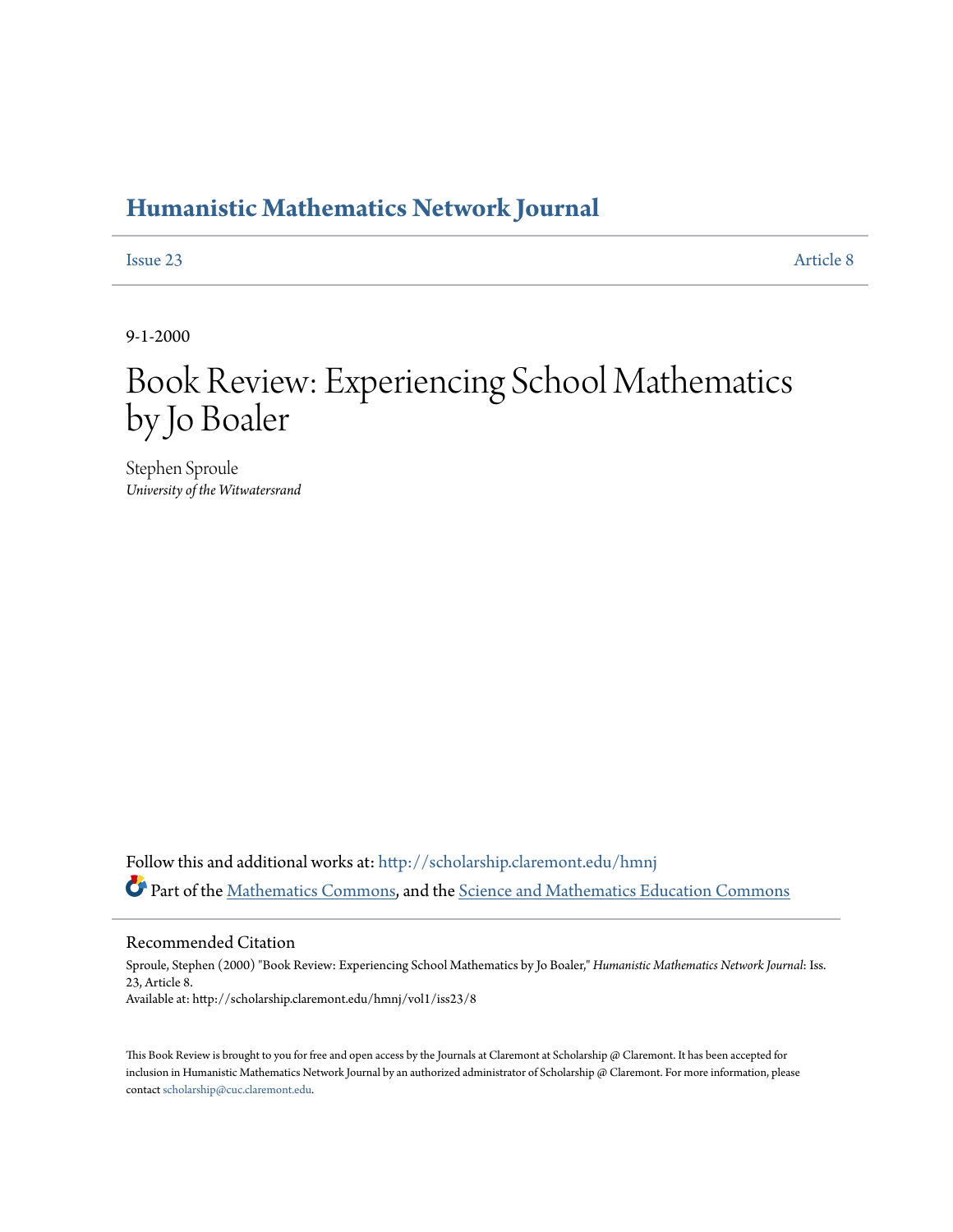## **Book Review:** *Experiencing School Mathematics* **by Jo Boaler**

*Stephen Sproule Department of Mathematics and RADMASTE Centre University of the Witwatersrand, South Africa 163sls@cosmos.wits.ac.za*

Book Review: *Experiencing School Mathematics* by Jo Boaler (1997) Buckingham: Open University Press, ISBN 0-335-19962-3

In her book, *Experiencing School Mathematics*, Jo Boaler provides a comparative study of the mathematics teaching, learning and attitudes at two United Kingdom schools. Boaler's work is a pertinent contribution to mathematics education. Firstly, she reports on a comprehensive research study comparing students' learning in a traditional mathematics classroom and a 'progressive' (Boaler's usage) mathematics classroom. The book captures some of the processes and results of the two very different approaches to mathematics teaching. Secondly, Boaler uses situated learning theory to analyze the nature of the learning and teaching in the school context. Previously, situated learning theory has been used to explain and characterize the mathematics used by people in various informal contexts (e.g. Saxe, 1991; Lave, 1988). Consequently, Boaler's work demonstrates new analytic possibilities for situated learning theory.

In this review I provide a brief description of the two schools. This is followed by a summary of Boaler's analysis of learning that occurred in the two contexts. Then I describe my primary concern with the nature of the claims and evidence provided in the book. Lastly, I raise a challenge to situated learning theory derived from the work presented in the book.

Boaler provides a detailed description of the contexts at the two schools. Both schools are set in middle income communities. Amber Hill teachers perceived their students as lower level mathematics achievers and consequently relied on teacher dominated explanations and concise textbooks. Consequently, students perceived mathematics as 'rules to follow.' To complete the curriculum the teachers maintained a fast pace set to the (perceived) ability of the average student in the group. The result was that many students were either bored or frustrated. In contrast, at Pheonix Park mathematics lessons were problem-based and characterized by an open learning environment, student independence, a good number of students off task and tasks that related, in varying degrees, to contexts outside of school. Students at Pheonix Park perceived mathematics in various ways and developed diverse attitudes towards the learning of mathematics. Changes in attitude and expectations for learning are useful, but how do these two teaching strategies influence students' mathematics learning?

Boaler provides compelling quantitative and qualitative evidence supporting a problem centered approach to mathematics teaching. To illustrate the compelling evidence presented by her, I will briefly summarize two of the sets of data used as evidence in the book. Firstly, she presented quantitative data from the GCSE (school leaving) mathematics exam results for both groups of 11th grade students. The results of the two schools were comparable. However, the Amber Hill students who took the exam were from the top two ability groupings. In contrast the Pheonix Park students were from mixed ability groups and completed the exam without receiving specific instruction directed at exam content. Secondly, Boaler provides a qualitative description of the performance of Pheonix Park and Amber Hill students in an 'architectural' activity. This activity required students to apply council regulations to their evaluation of a given house design. The Pheonix Park students were better able to make sense of the task and produced reasoned and reasonable responses. Amber Hill students tended to introduce irrelevant considerations and applied inappropriate mathematical procedures to the task. In summary, the problem-centered approach did not disadvantage the Pheonix Park students in the traditional test while clearly enhancing their ability to reason mathematically. The results presented in the book clearly indicate the benefits of 'progressive' mathematics education and are some of the first research results to so comprehensively support reform efforts in mathematics teaching.